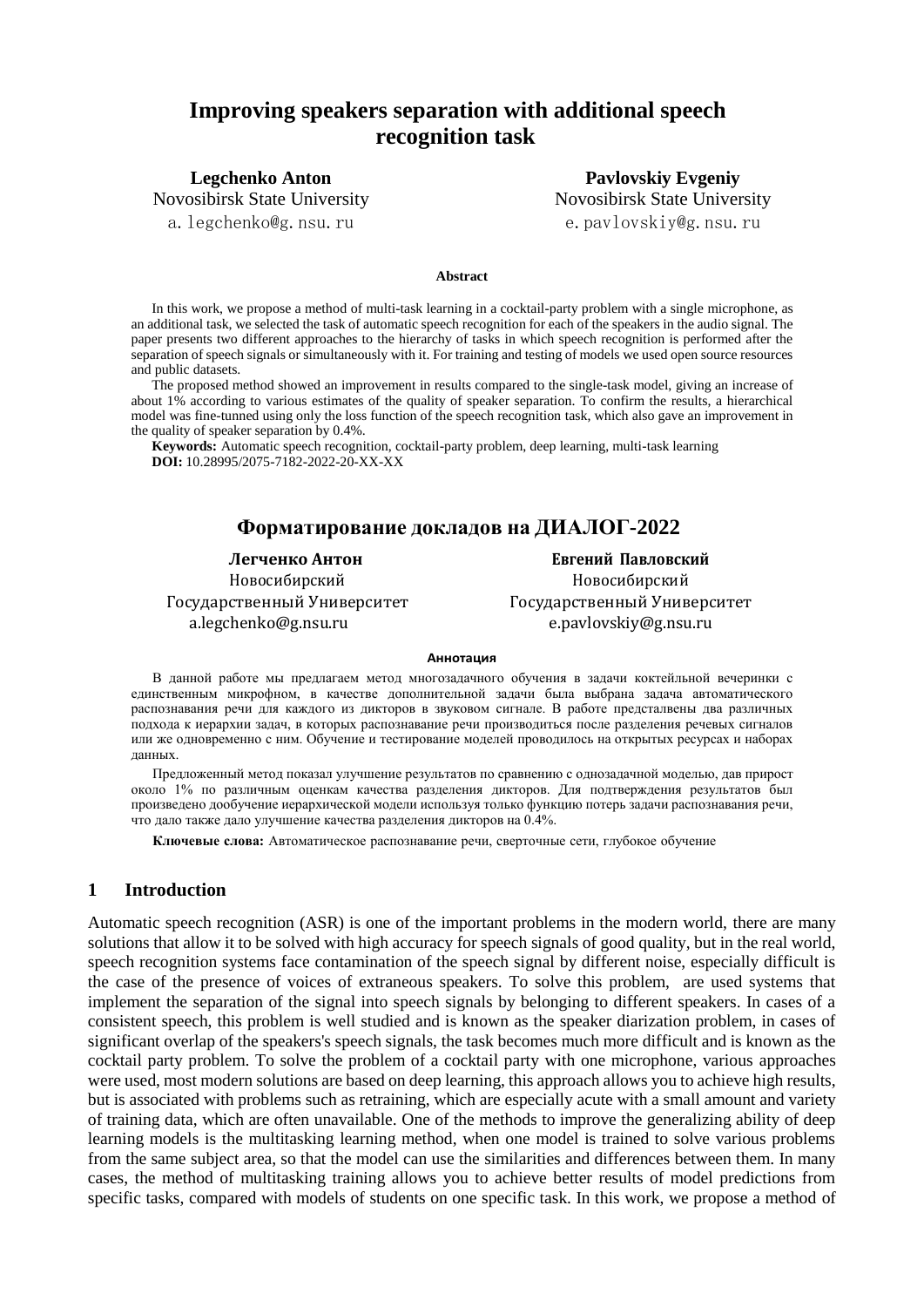multi-task learning in a cocktail-party problem with a single microphone, as an additional task, we selected the task of automatic speech recognition for each of the speakers in the audio signal, in two different formulations, when speech recognition is carried out on the basis of signals predicted by the separation model and when the transcription of the speech of individual speakers is predicted simultaneously with the prediction of the separated speech signals of speakers.

The main goal of the work was to implement the proposed model and compare the results to show the advantages of the multitasking approach in speaker separation task with mono-channel signals.

## **1 Literature review**

Currently, many end-to-end models have been proposed to solve the cocktail party problem, the most interesting in this work are models using multitasking learning with the solution of speech separation and recognition problems. For a problem with multiple microphones in 2019, a MIMO-Speech model [1] was proposed that implements a hierarchical approach to the problem when the speech recognition problem is solved after the speaker separation problem. For a more complex task with a single microphone, in 2018, a model [2] was proposed that does not use multitasking training, but solves the problem of speech recognition of multiple speakers in an end-to-end style. Unlike MIMO-Speech, which implements a hierarchical approach to multitasking learning, an alternative is to use a single block of feature extraction for heads solving various equal tasks, an example of such an approach is Multi-task BERT model from [3] for the NLU task. Thus, work [2] shows the possibility of considering the recognition problem as one of the independent tasks and using an additional head to the block of extracting the features of the original problem to solve it. Models [1] and [2] are based on the Transformer architecture, which makes it difficult to train them in conditions of limited computing resources, and therefore attention was drawn to earlier and lighter models that solve individual problems.

To solve the separation problem in 2017, the ConvTasNet [4] model based on the CNN architecture was proposed, due to which its training time is significantly shorter, while the model shows good quality scores.

Modern approaches to the task of automatic speech recognition are also based on the Transformer architecture, for example Wav2Vec2.0 [5], within the framework of this work, their use is difficult and a model based on the CNN Wav2Latter [6] architecture was also chosen as a speech recognition model.

In the work we also used the PIT [7] method, which has become standard for solving the separation problem and significantly improves the convergence of model used in [4].

For the training separation models there are many synthetic data sets based on existing speech corpora, similar in principle to generation. The largest of the public datasets is Librimix [8], based on the Englishlanguage speech corpus of recordings from LibriSpeech [9] that contains high quality speech examples from audio books.

### **2 Method**

The paper compares three different composite models with the same architecture of the part solving the problem of separating speech signals and representing ConvTasNet with a reduced size of up to 21 million parameters to reduce training time. The differences of the models are in the part of the model solving the problem of speech recognition.

The hierarchical model is a serial connection of ConvTasNet and Wav2Letter models adapted to the sampling rate of 8khz.

The model with a common feature space is a ConvTasNet with an additional decoder block implementing end-to-end speech recognition.

The basic solution is the usual component model with ConvTasNet and Wav2Letter as in hierarchical model.

All models were implemented in the pytorch framework.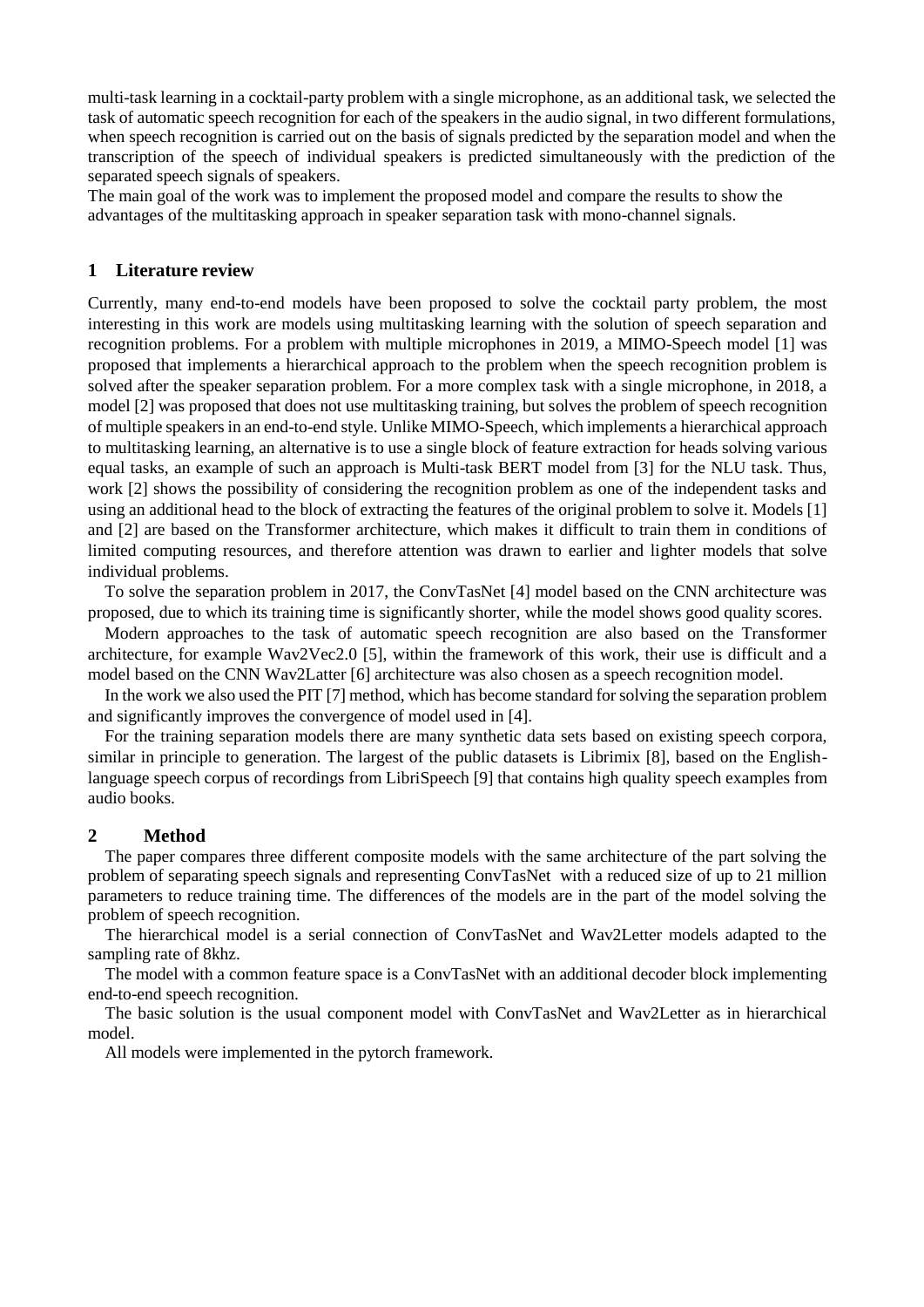## **4 Experiments and results**

The experiments are done on a synthesized data set based on the LibriSpeech public corpus containing audio recordings of English speech with a low noise level, part of train-clean-100 was used for training and validation and test-dev-clean was used for the test. The synthesis of examples for the data set was similar to LibriMix , to reduce the learning time, speech examples were limited in duration to four seconds, in this regard, the markup of the speech recognition task for each individual speaker's speech example was carried out synthetically using a modern Wav2Vec 2.0 model with high accuracy on LibriSpeech, WER 1.7%, which significantly exceeds the possible quality indicators of the models considered in this paper. in total, 27,000 examples were synthesized for training and 4,000 examples each for testing and validation.

When training models, we used the gradient clipping technique, the Knowledge Distillation method [10] was used for the speech recognition unit, which allows to improve the convergence of the model, the Wav2Vec 2.0 model was used as a teacher. PIT training method was used for the separation unit. One model was trained for one day on one Nvidia Tesla V-100 with batch size 32 for 100 epochs. In the experiments, model indicators were considered for different values of the multiplier k with an additional loss function of the transcription task, Table 1 shows PESQ indicators for different values of the parameter k.

Table 1: PESQ score of separation block

| Model | $= 10$<br>k | $k = 1$      | $\mathbf{k}=\mathbf{0.1}$ |
|-------|-------------|--------------|---------------------------|
| H M   | . 12        | 2.31         | ۔39                       |
|       |             | $20^{\circ}$ |                           |

The results obtained show that in both approaches, the best separation result corresponds to a lower coefficient k for the loss function of the ASR task.

## **4.1 Base experimnet**

Figure 1 shows the convergence graphs of the separation unit, Figure 2 shows the convergence graphs of the speech recognition unit, both figures show models with the optimal parameter.



(a) Training loss (b) Validation loss

Figure 1: The separation block training curves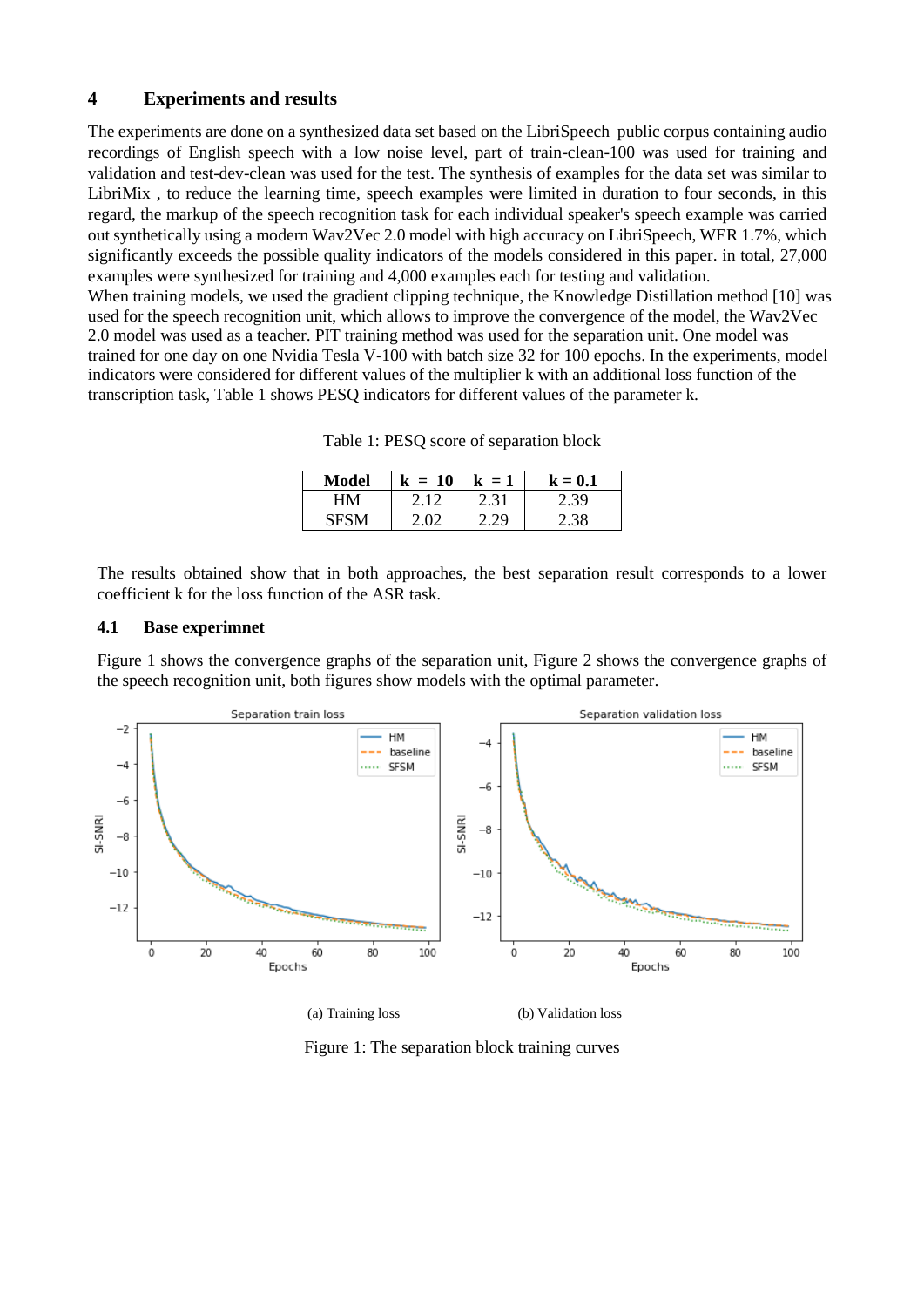

Figure 2: The transcription block training curve

Table 2 shows the various metrics of the trained models on the test dataset. The results show that both multitasking methods yielded results superior to the base solution in terms of separation quality, and the hierarchical model outperformed the component system in terms of CER for the ASR problem as well.

| Model       | PE.  | <b>SI-SDR</b> | <b>CER</b> |
|-------------|------|---------------|------------|
| baseline    | 2.37 | 11.11         | 0.42       |
| HМ          | 2.39 | 11.33         | 0.43       |
| <b>SESM</b> | 2.38 | 11 16         | 0.49       |

### **4.2 Fine-tuning experimnet**

To confirm the relationship of improved results with the use of an additional loss function, an experiment was conducted on tuning the base solution using only the loss function of the speech recognition problem. The learning process is shown in Graph 3, the metrics obtained before and after the fine-tuning are shown in Table 3.



Figure 3: Tuning separation model only with ASR task loss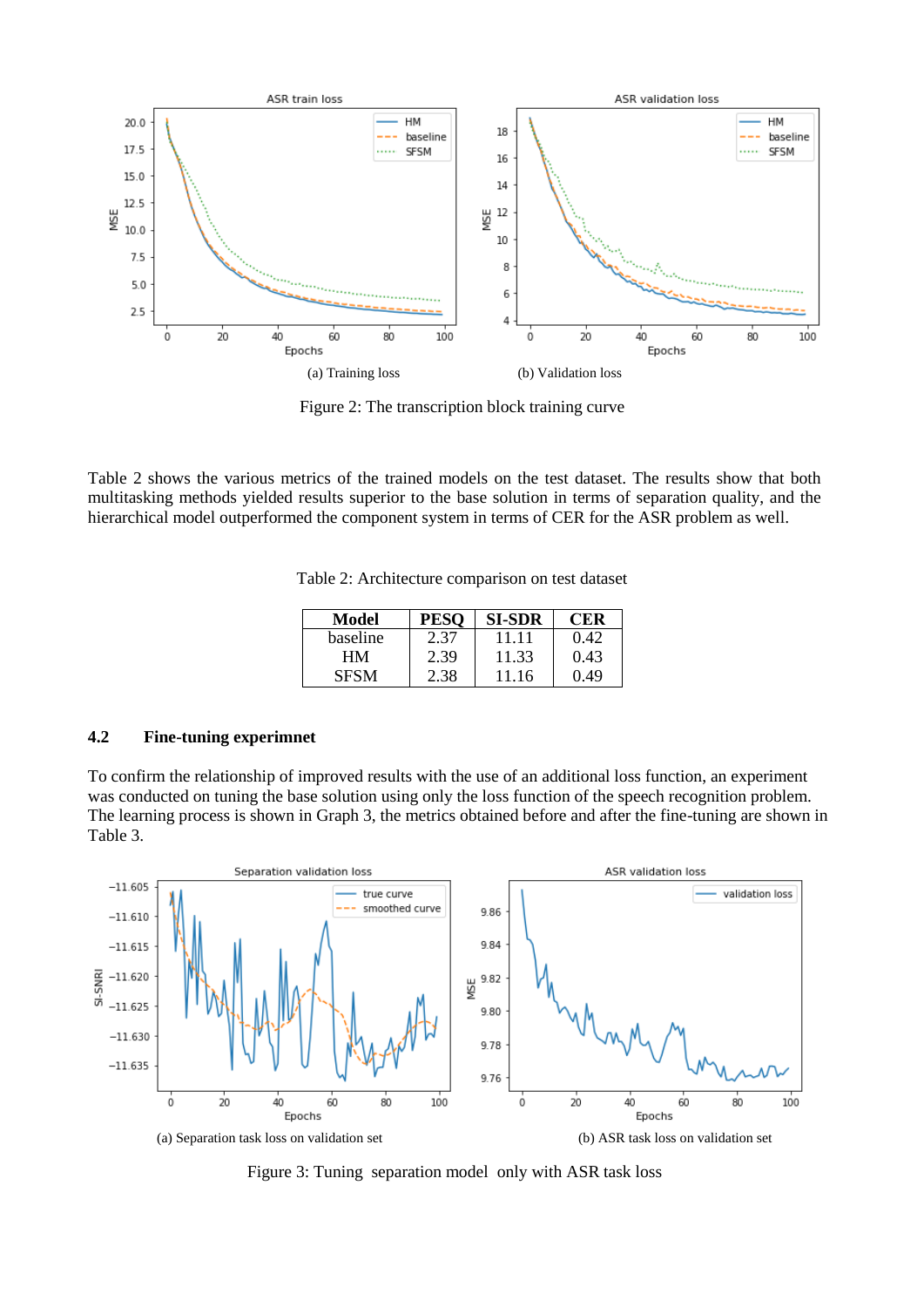Table 3: ASR task fine-tuning results on test

| Model               |      | PESO   SI-SDR | <b>CER</b> |
|---------------------|------|---------------|------------|
| Model before tuning | 2.33 | 10.73         | 0.44       |
| Model after tuning  | 2.34 | 10.81         | 0.43       |

The loss function curve for the separation unit was unstable during the training process, but the final result showed improvement in the metrics, which confirms the feasibility of the hierarchical multitasking approach.

## **5 Discussion**

Both of the proposed multitasking methods showed an increase in results when the relationship between the loss functions was correctly chosen, with the model with a single feature space showing markedly higher quality metrics on the validation sample containing the voices present in the training sample, but inferior to the hierarchical model on the test sample, which may indicate an increased propensity for this model to overlearn by more accurate learning of the speech features of individual speakers. Unfortunately, the increase was not so large, only about 1%. Perhaps great results could be achieved using models with a large number of parameters and a more advanced architecture, as in MIMO-Speech. Since both approaches gave improved results, it was also worth considering the third statement of the problem, combining both approaches to the architecture, to consider the first transcription output as a preliminary prediction, as for example in the Inception networks [x].

## **6 Challenges and unrealized plans**

During the research, the main problem was the lack of computing resources, which led to a significant simplification of the architecture of models and datasets. This did not allow the use of models that solve individual problems well and significantly reduced the possible number of experiments.

## **7 Conclusion**

In this study, it was shown the possibility of improving the quality of speaker separation using the additional task of transcription of the received signals, as well as the possibility of tuning already trained models. Based on the results obtained, it is necessary to test this method for modern architectures, as well as with the addition of more tasks, such as classifying speakers, then the method may possibly give a more significant increase in metrics.

Another important task for subsequent work remains the study of changes in the hidden space of models introduced by the multitasking learning method, establishing a connection between various speech processing tasks.

### **References**

- [1] Xuankai Chang , Wangyou Zhang, et al. MIMO-SPEECH: End-to-End Multi-Channel Multi-Speaker Speech Recognition. // arXiv:1910.06522. Access mode: http://arxiv.org/abs/1910.06522.
- [2] Xuankai Chang , Wangyou Zhang, et al. End-to-End Multi-speaker Speech Recognition with Transformer. // arXiv:2002.03921. Access mode: http://arxiv.org/abs/2002.03921.
- [3] Xiaodong Liu, Pengcheng He, et al. Multi-Task Deep Neural Networks for Natural Language Understanding. // arXiv:1901.11504. Access mode: http://arxiv.org/abs/1901.11504.
- [4] Yi Luo, Nima Mesgarani. Conv-TasNet: Surpassing Ideal Time-Frequency Magnitude Masking for Speech Separation. // arXiv: 1809.07454. Access mode: http://arxiv.org/abs/1809.07454.
- [5] Alexei Baevski, Henry Zhou, et al. Conv-TasNet: Surpassing Ideal Time-Frequency Magnitude Masking for Speech Separation. // arXiv: 2006.11477. Access mode: [http://arxiv.org/abs/2006.11477.](http://arxiv.org/abs/2006.11477)
- [6] Ronan Collobert, Christian Puhrsch, et al. Wav2Letter: an End-to-End ConvNet-based Speech Recognition System. // arXiv: 1609.03193. Access mode: [http://arxiv.org/abs/1609.03193.](http://arxiv.org/abs/2006.11477)